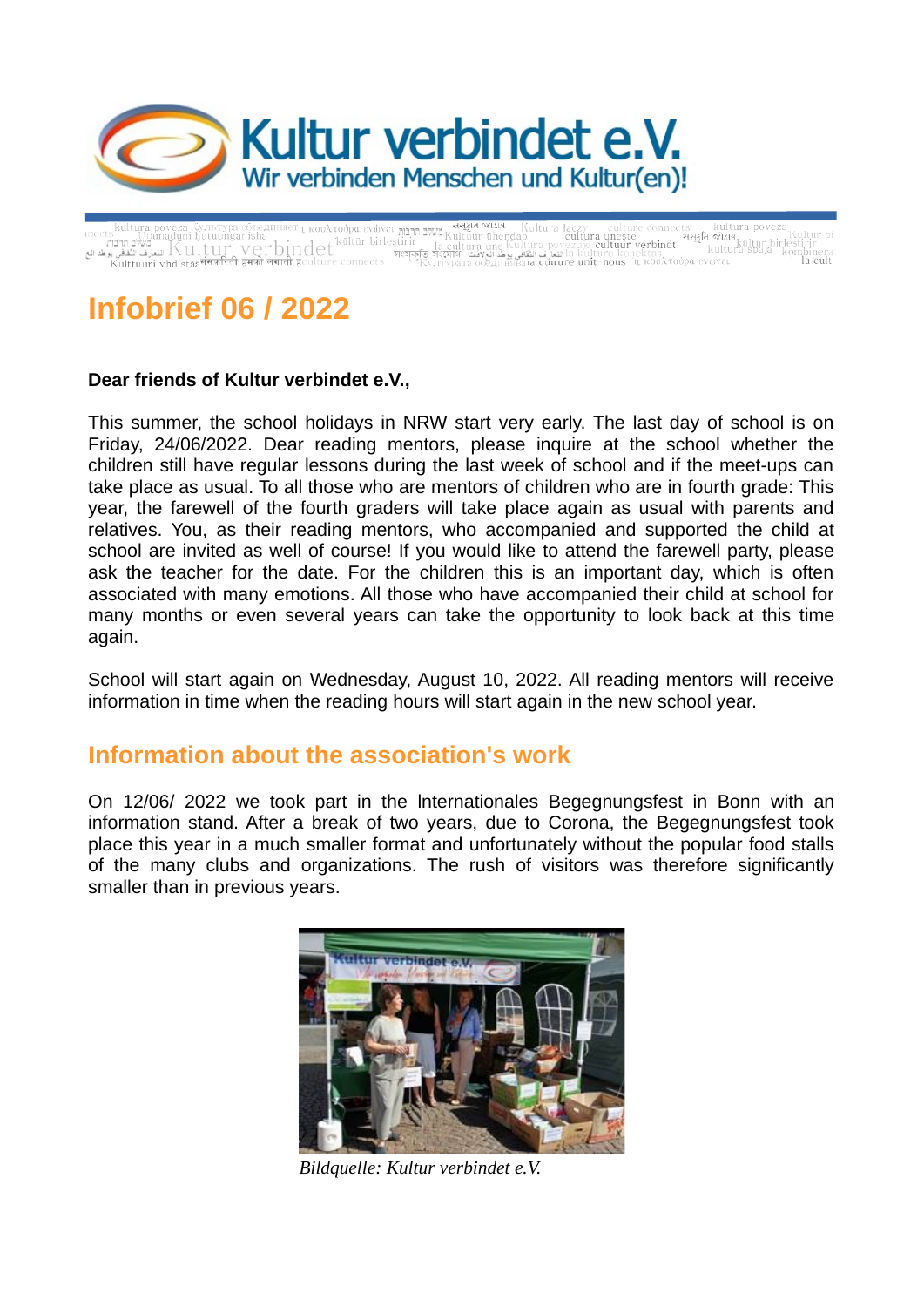Kultur verbindet e.V. "exchanged" books that we had received from a member for donations. As a result, we have received a little over 300  $\epsilon$  as donations, which we can use well for our project "My first library".

#### **Many thanks to our reading mentors who supported us at the booth!**

We have already pointed out the holiday offer "Time Travel", which the Stadtmuseum Bonn offers in cooperation with Kultur verbindet e.V. (25th of July to 5th of August). We are still looking for two volunteers who would like to help by the hour. These volunteers will accompany the children's excursions and give a hand when the children are doing handicrafts and creative work. An expense allowance of 5€ per hour will be paid and a free 9€ ticket will be provided.

If you are interested, please contact Frauke Rheingans either by e-mail to frauke.rheingans@kulturverbindet-bonn.de. or call her at 0160 996 733

# **Public relations**

After the summer holidays, we would like to continue our project "My first library" at all schools. We will need new reading mentors for the children who are to be newly admitted to the project.

It helps us a lot when already active mentors talk about the project to their circle of friends and to acquaintances. This way, we have already been able to win some new volunteers. Hence the request: Talk about your work and motivate others to become a reading mentor!

# **Tips for reading and leisure**

If you spend your holidays in Bonn, you can find out about many and often free activities, workshops and offers in Bonn and the surrounding area on the following websites:

[https://www.bonn.de/themen-entdecken/familie-partnerschaft/ferienprogramm](https://www.bonn.de/themen-entdecken/familie-partnerschaft/ferienprogramm-stadtranderholung.php)[stadtranderholung.php](https://www.bonn.de/themen-entdecken/familie-partnerschaft/ferienprogramm-stadtranderholung.php)

<https://www.bonn.de/themen-entdecken/familie-partnerschaft/kinder-und-jugendfreizeit.php>

<https://www.kaenguru-online.de/themen/ausflug/sommerferien-angebote-fuer-kinder>

### **Dates**

**27.06. – 09.08.2022:** Summer holidays